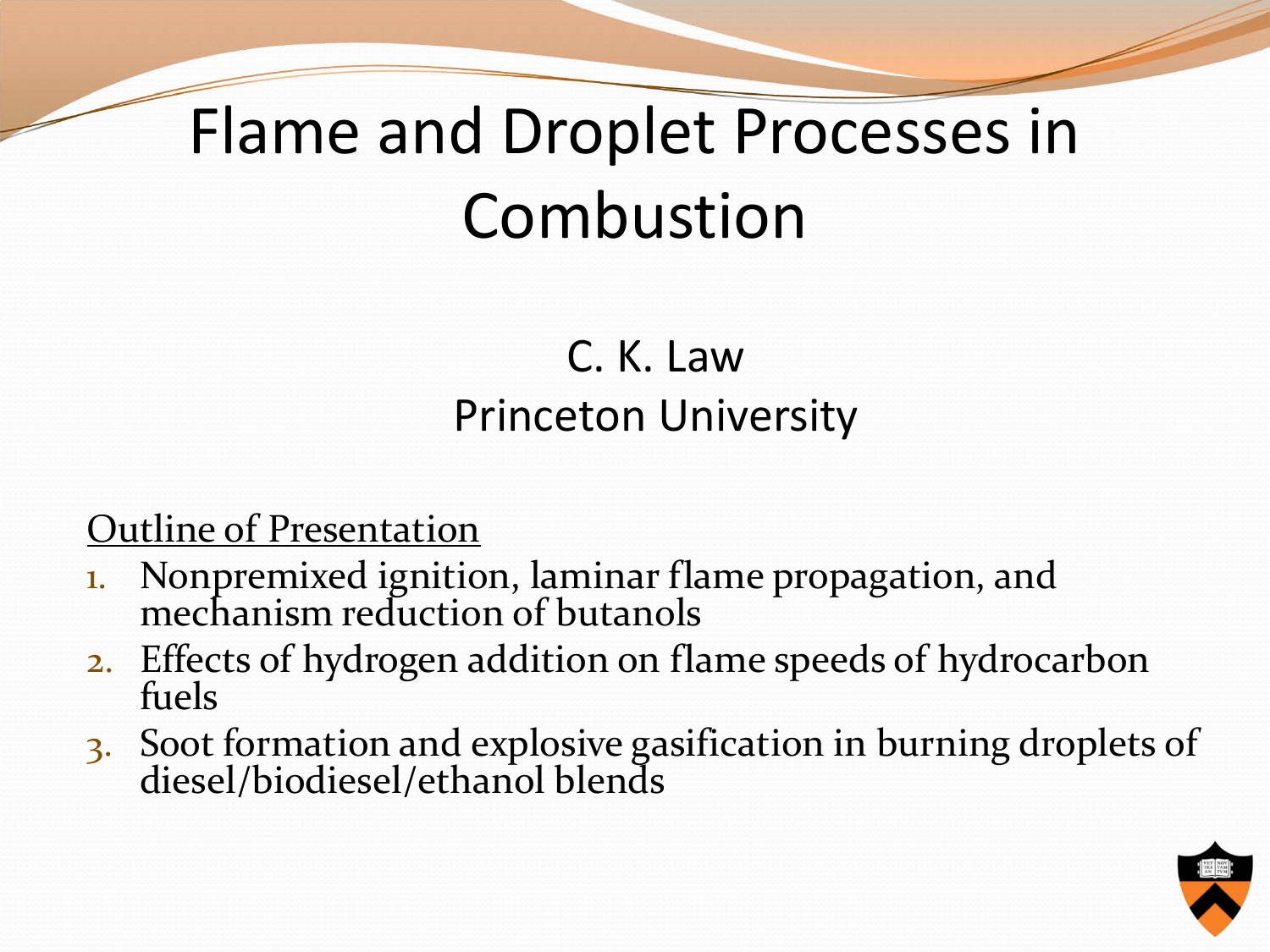## Ignition, Flame Propagation and Mechanism Reduction of Butanols

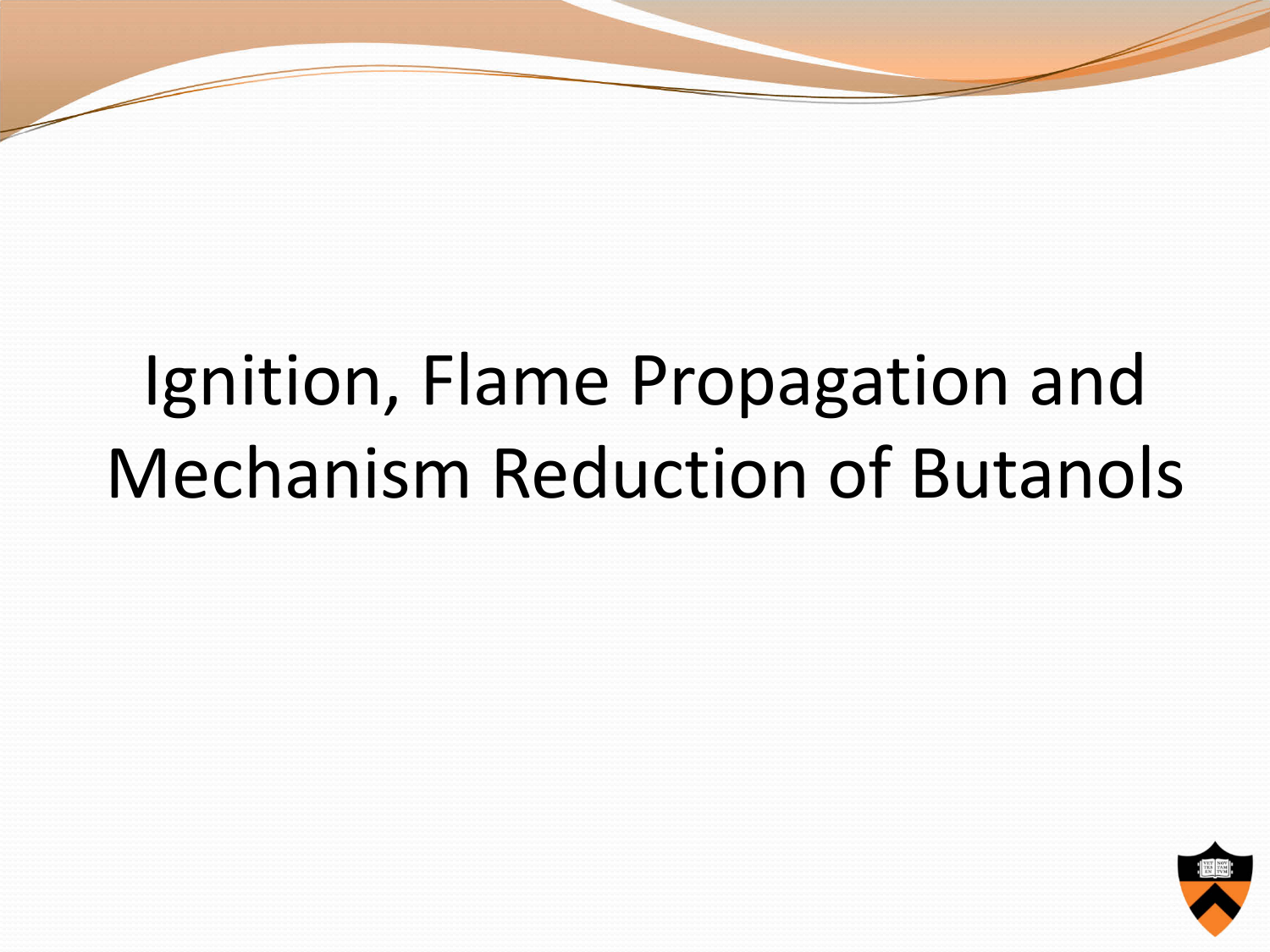### Experimental

• Nonpremixed ignition temperature and flow strain rate determined using variable pressure stagnating heated air over fuel pool



 Laminar flame speeds at elevated pressures determined from expanding spherical flames in heated constant-pressure bomb



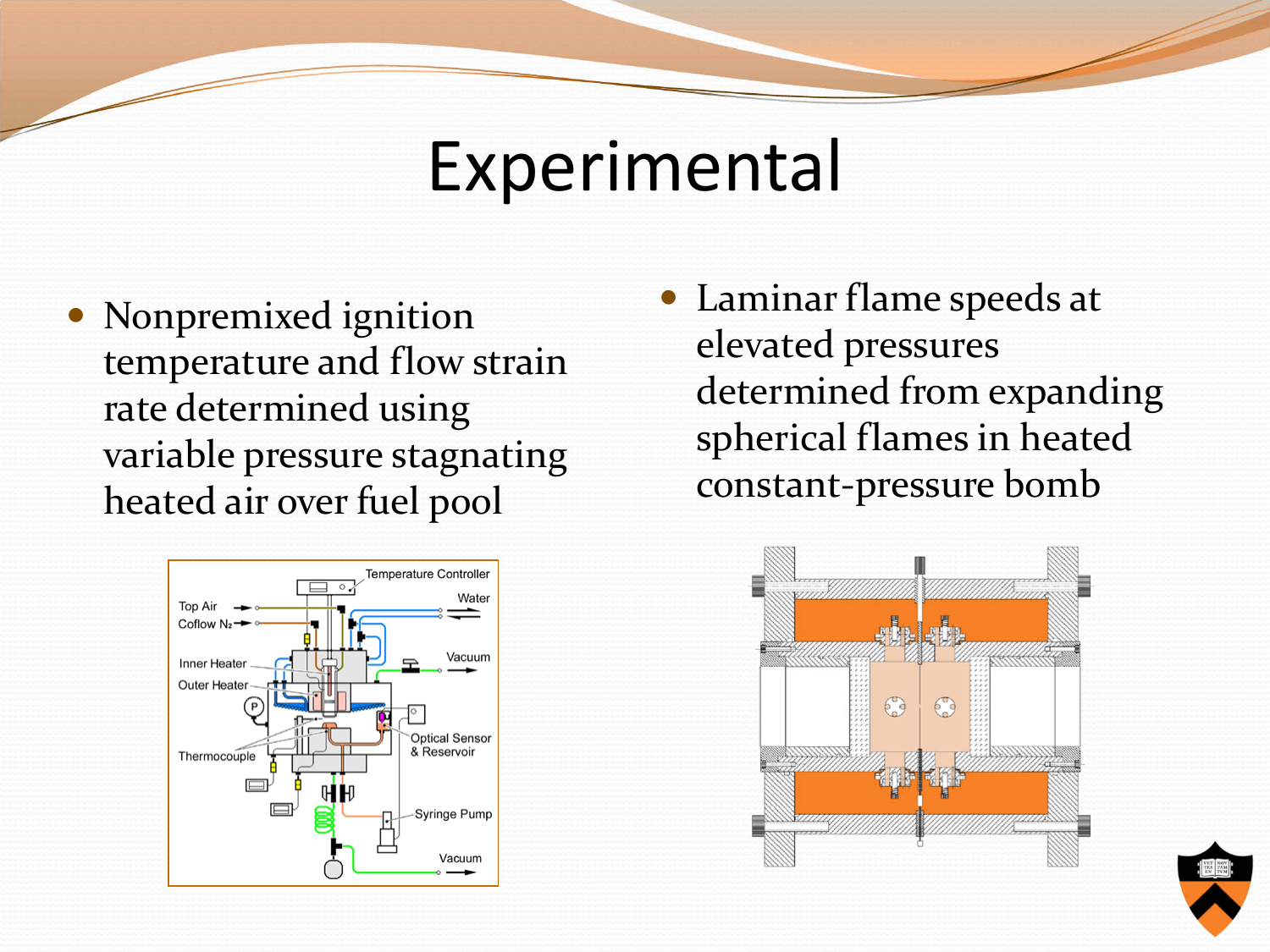### Specification of Fuels and Mechanisms

- Fuels studied: n-butanol, iso-butanol, methyl butanoate
- Detailed mechanisms
	- n-Butanol: Dagaut 2009 (Mech. A); 117 species and 884 reactions
	- Methyl butanoate
		- Dagaut 2008 (Mech. B); 275 species and 1549 reactions
		- Curran 2009 (Mech. C);301 species and 1516 reactions
- Algorithms for mechanism reduction
	- Skeletal reduction: DRG and DRGAGA
	- Time-scale analysis: CSP
- Reduced mechanisms
	- Mech. A: 91-species skeletal and 66-species reduced mechanisms
	- Mech. B: 102-species skeletal and 68-species reduced mechanisms
	- Mech. C: 87-species skeletal and 60-species reduced mechanisms

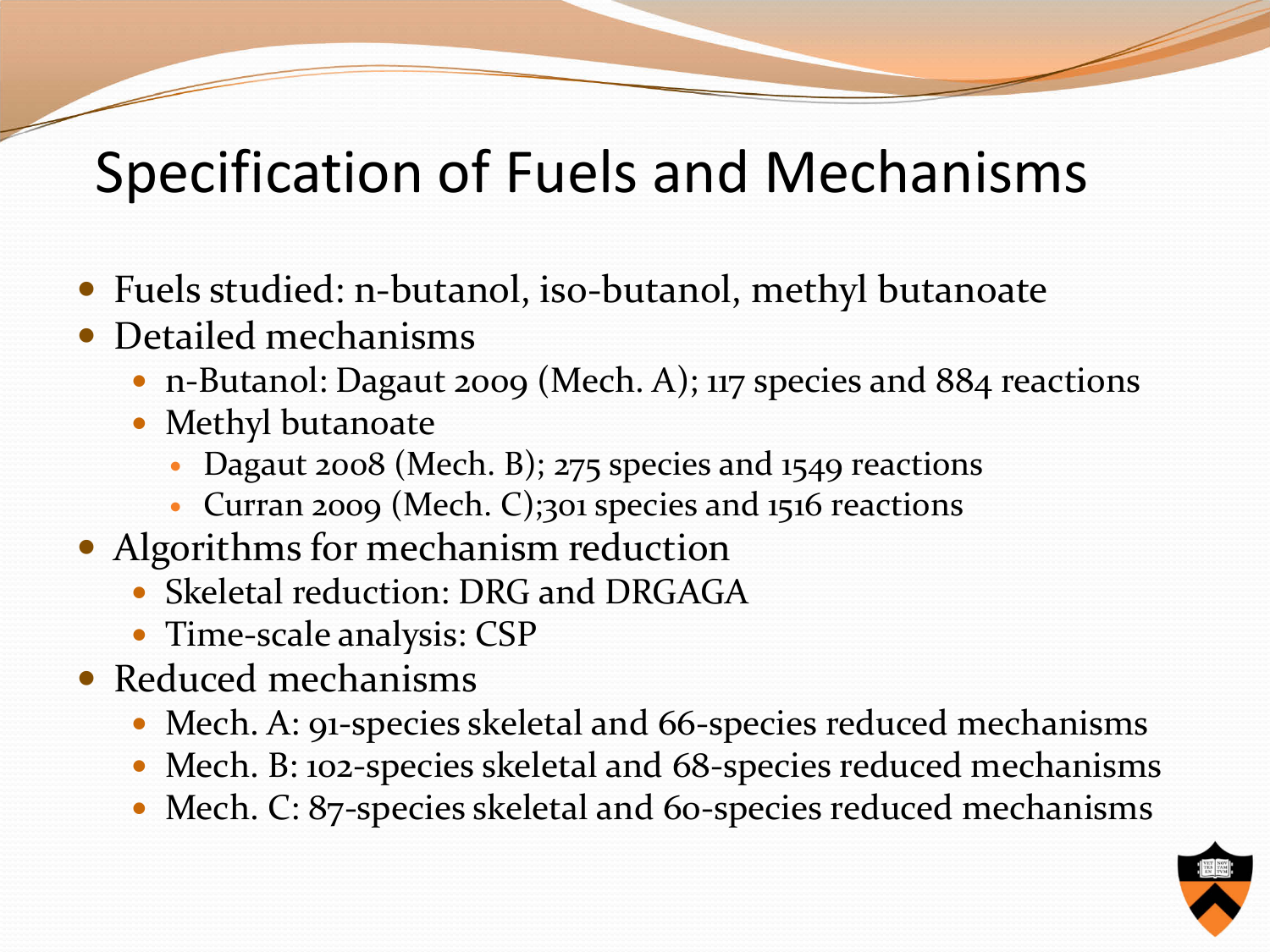### Results and Comparisons: Ignition Temperatures



• n-Butanol • n-Butanol vs. iso-Butanol

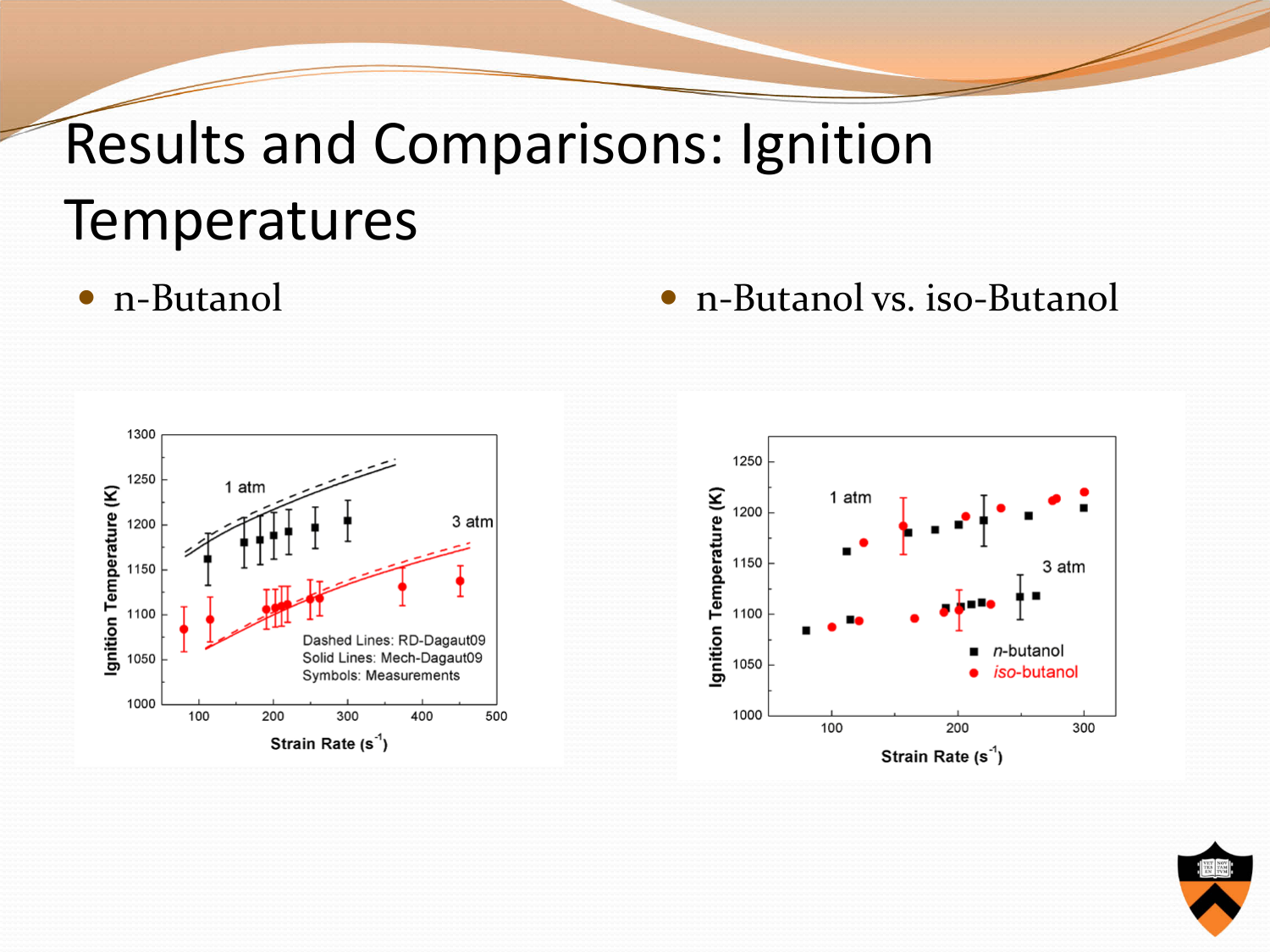### Results and Comparisons: Laminar Flame Speeds

- N-Butanol & iso-Butanol Methyl butanoate
- 



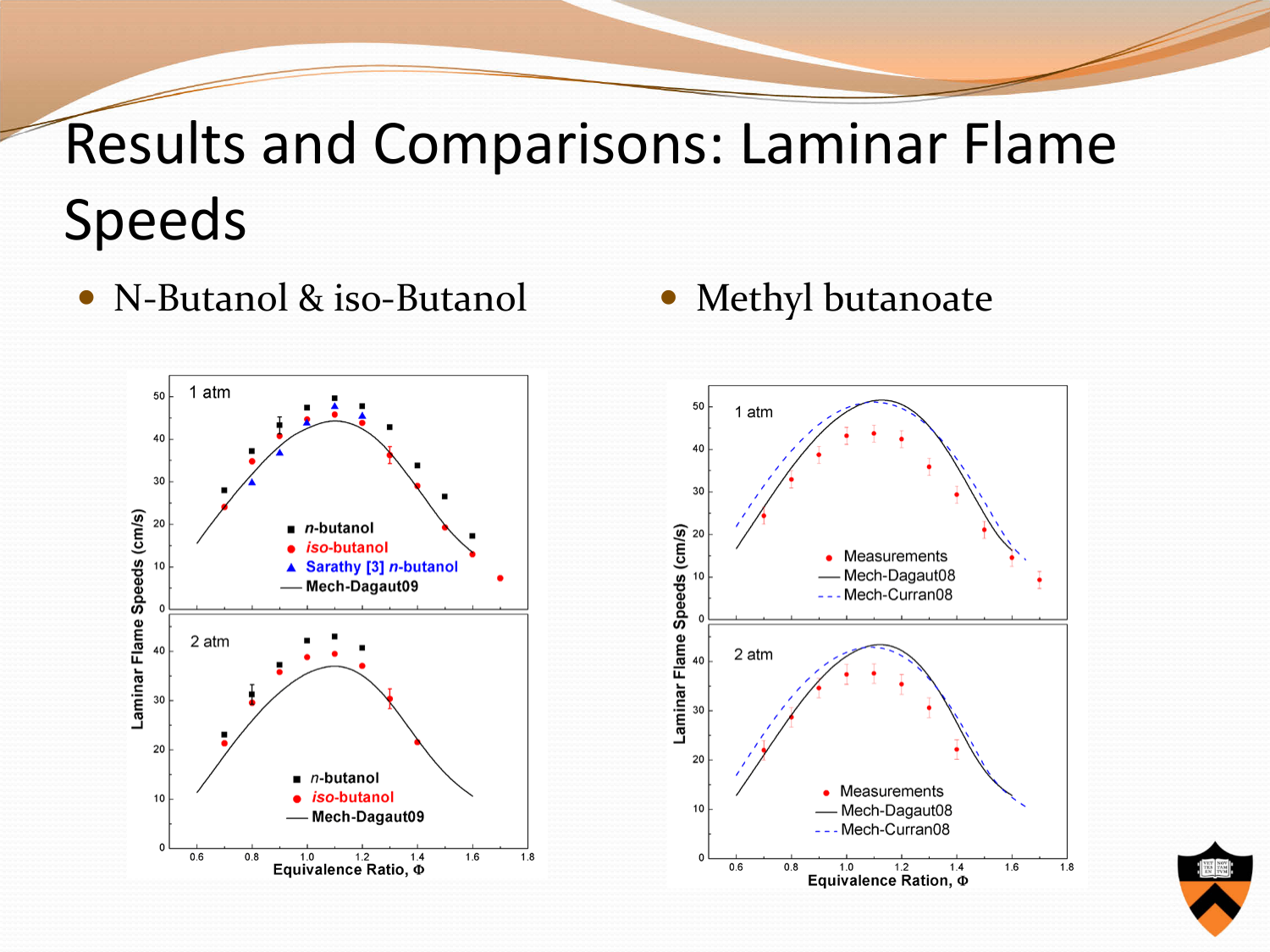## Effects of Hydrogen Addition on Laminar Flame Speeds of Hydrocarbon/Air Flames

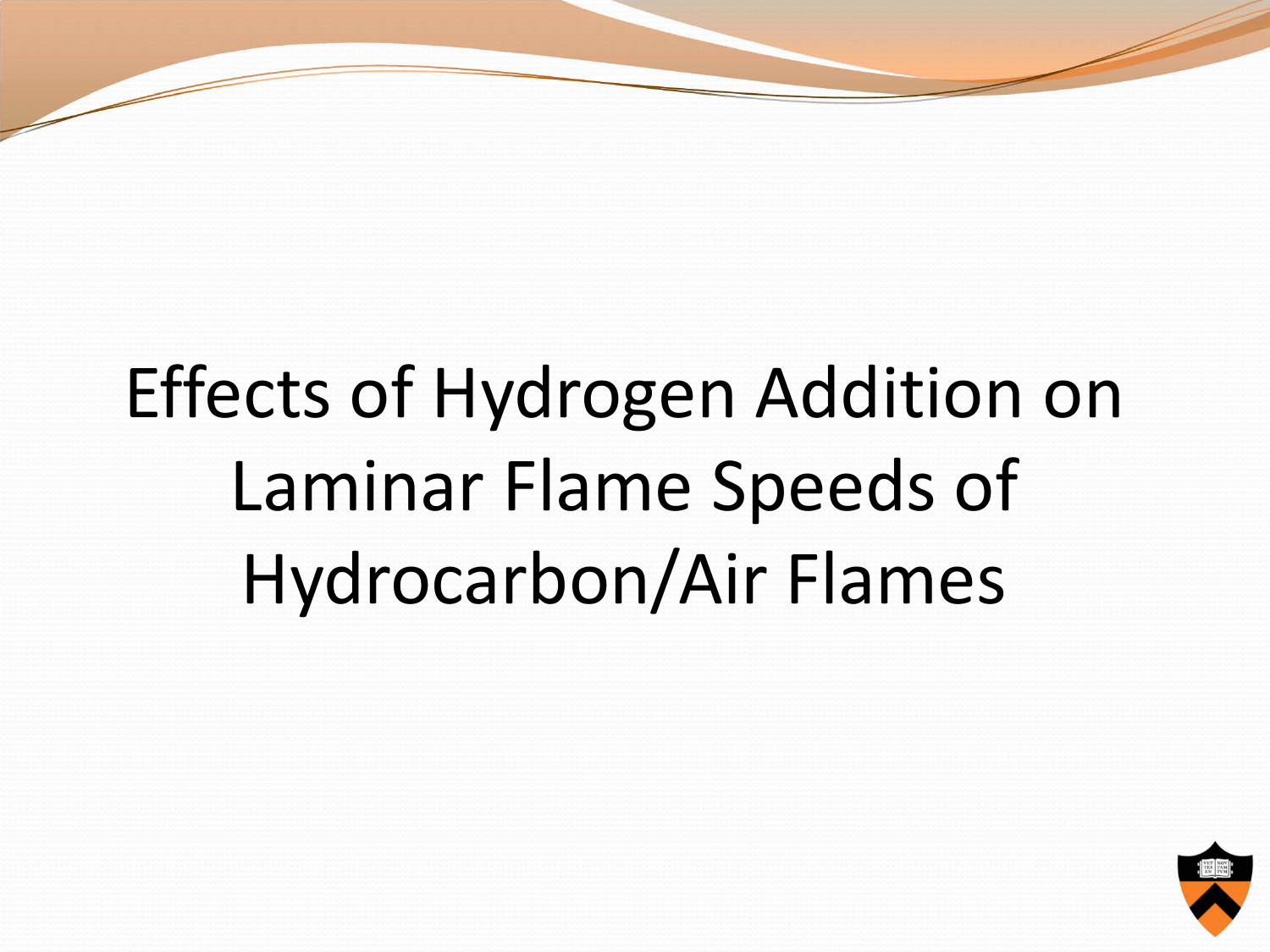### Possibility of Near-linear Correlation

 Previous experimental study on methane and propane showed an almost linear correlation between laminar flame speed and an addition parameter  $R_H$ .



$$
R_{H} = \frac{C_{H} + C_{H} / (C_{H} / C_{A})_{\text{stoic}}}{C_{F} + [C_{A} - C_{H} / (C_{H} / C_{A})_{\text{stoic}}]}
$$

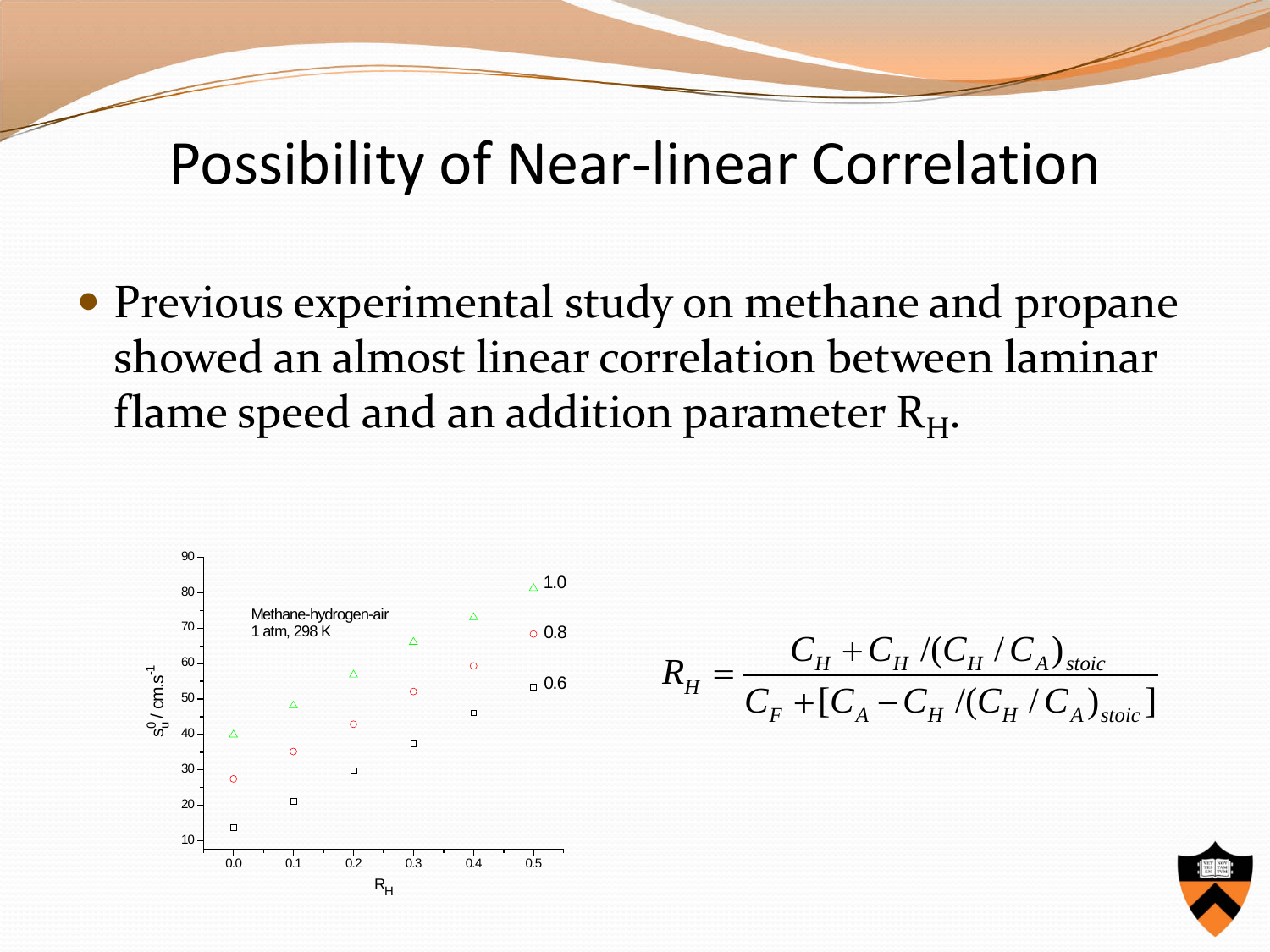### Current Study

- Linearity further confirmed
	- Independent investigation using two different expanding spherical flame burners
		- Single chamber at Xi'an Jiaotong University in China
		- Double chamber at Princeton
	- Ethane, ethylene, acetylene, butane
	- Lean and rich
	- Experimentally and computationally





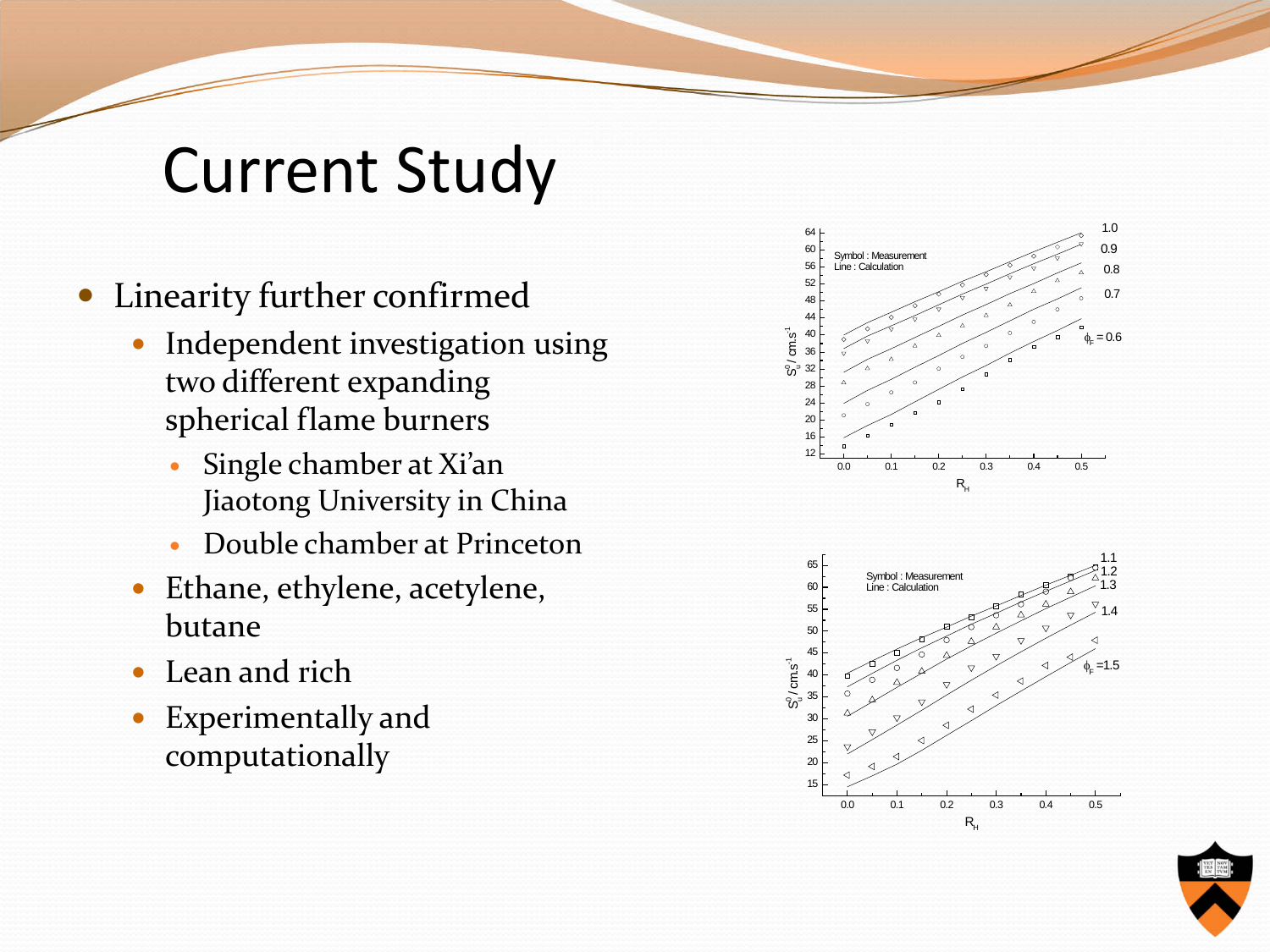#### Dominant Cause of Near-linearity

- Influence due to hydrogen addition
	- Flame temperature  $(T_{ad})$
	- Kinetic augmentation  $(E_a)$
	- Enhance diffusion (Le)
- Sensitivity analysis shows:  $E_a > T_{ad} > Le$

 $(S_u^0)^2 \sim Le \exp(-E_a/R^0T_{ad})$ 

$$
\frac{\partial \ln f}{\partial \ln R_H} \sim \frac{1}{2Le} \frac{dLe}{d \ln R_H} - \frac{1}{2T_{ad}} \frac{dT_a}{d \ln R_H} + \frac{T_a}{2T_{ad}} \frac{dT_{ad}}{d \ln R_H}
$$

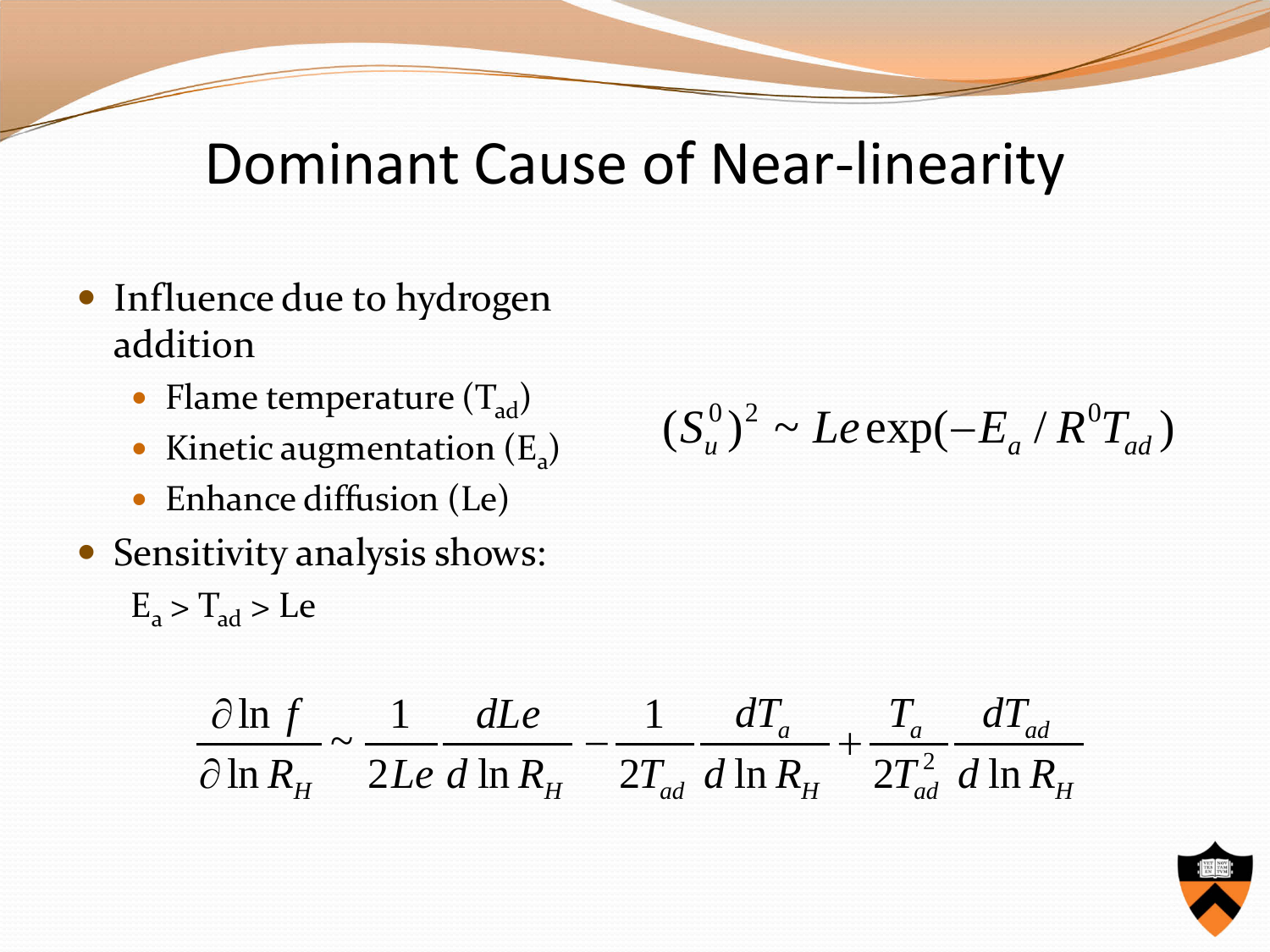## Soot Formation and Disruptive Burning of Droplets of Diesel, Biodiesel and Ethanol Blends

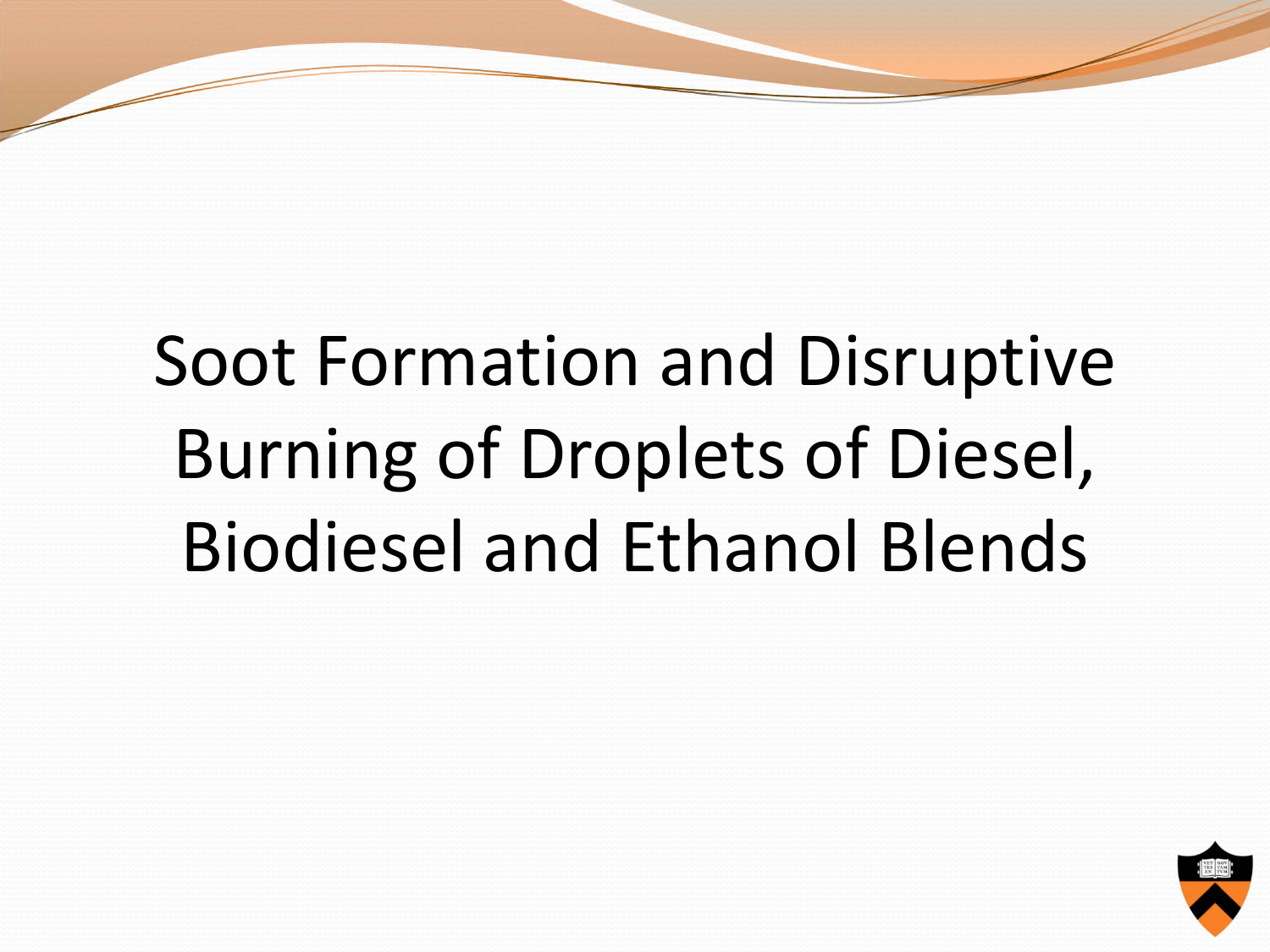# Motivation of Study

- Characteristics of diesel fuels:
	- Less volatile (than gasoline)
	- Sooty
- Candidate biofuels for diesel applications
	- (Bio)-ethanol: volatile and non-sooting
	- Biodiesel: less volatile than diesel, less sooty
- Develop strategy for blending to improve burning characteristics of diesel
	- Reduce soot
	- Manipulate volatility differential to optimize liquid fuel gasification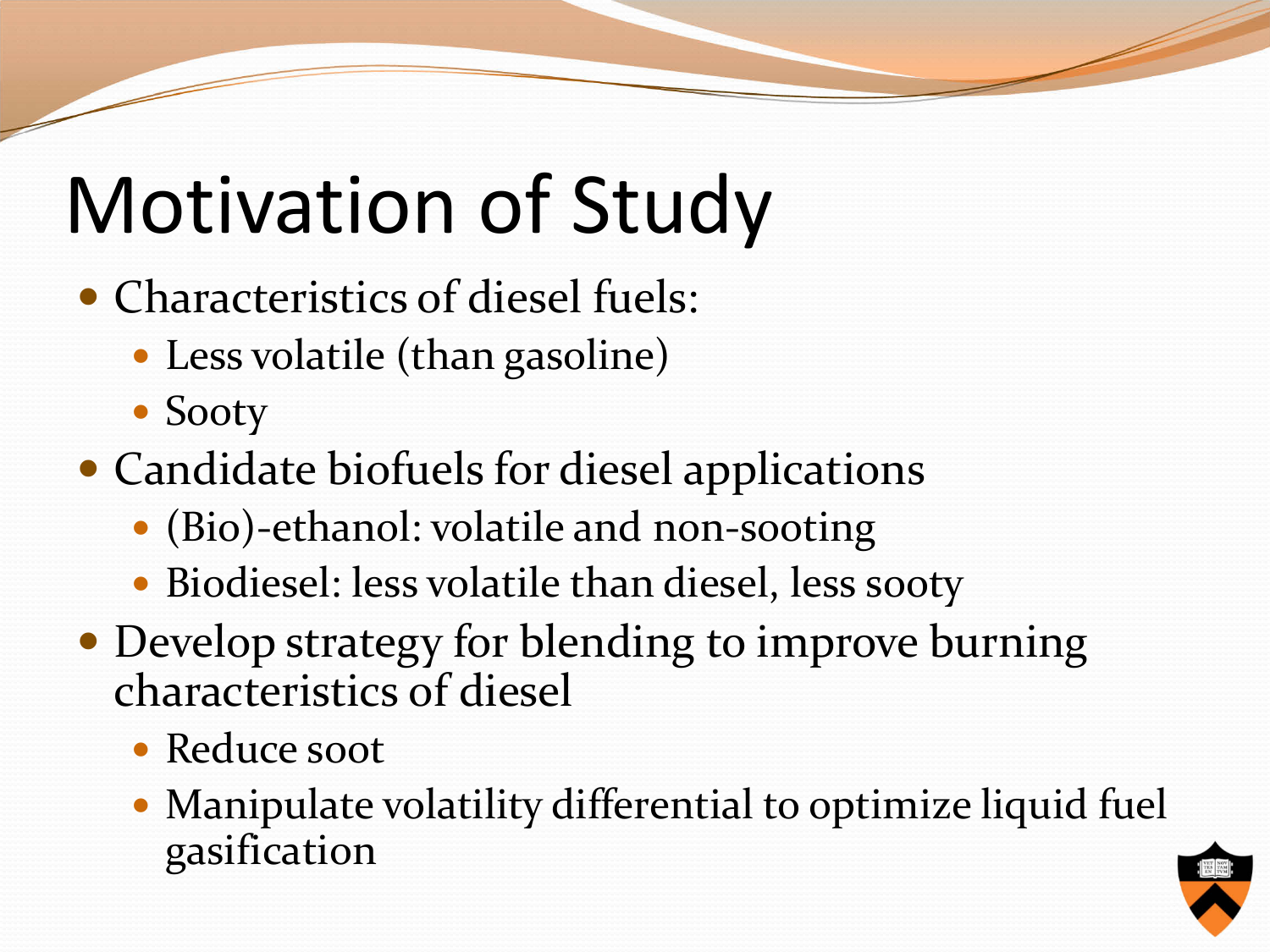## Biodiesel Blending: Soot Reduced



Blending ratio (a) Neat diesel (b) 10% biodiesel (c) 20% biodiesel (d) Neat diesel (e) hexadecane

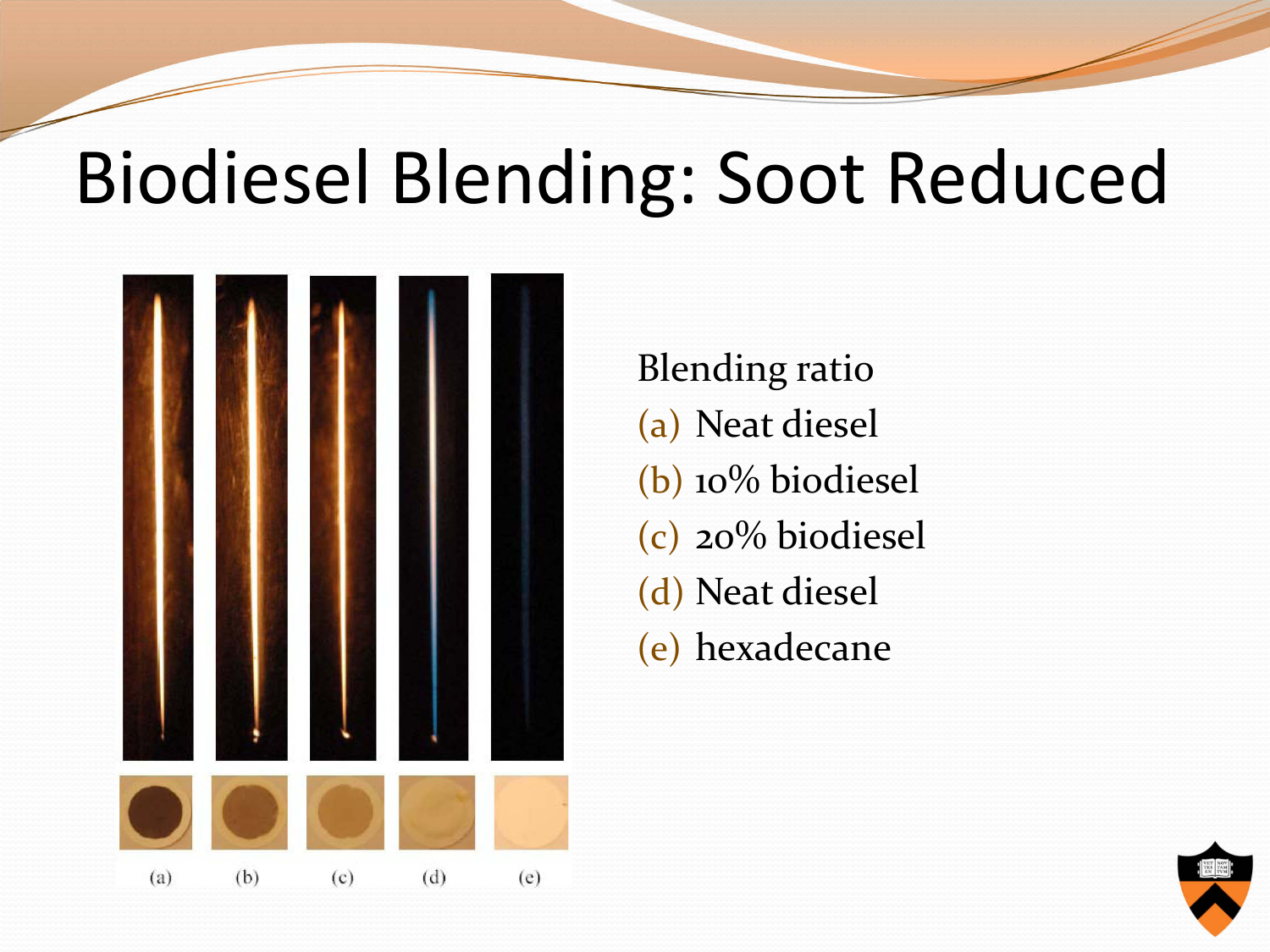## Ethanol Blending: Soot Reduced and Droplet Exploded (Hence gasified)



Blending ratio (a) Neat diesel (b) 25% ethanol (c) 50% ethanol (d) 75% ethanol (e) Pure ethanol